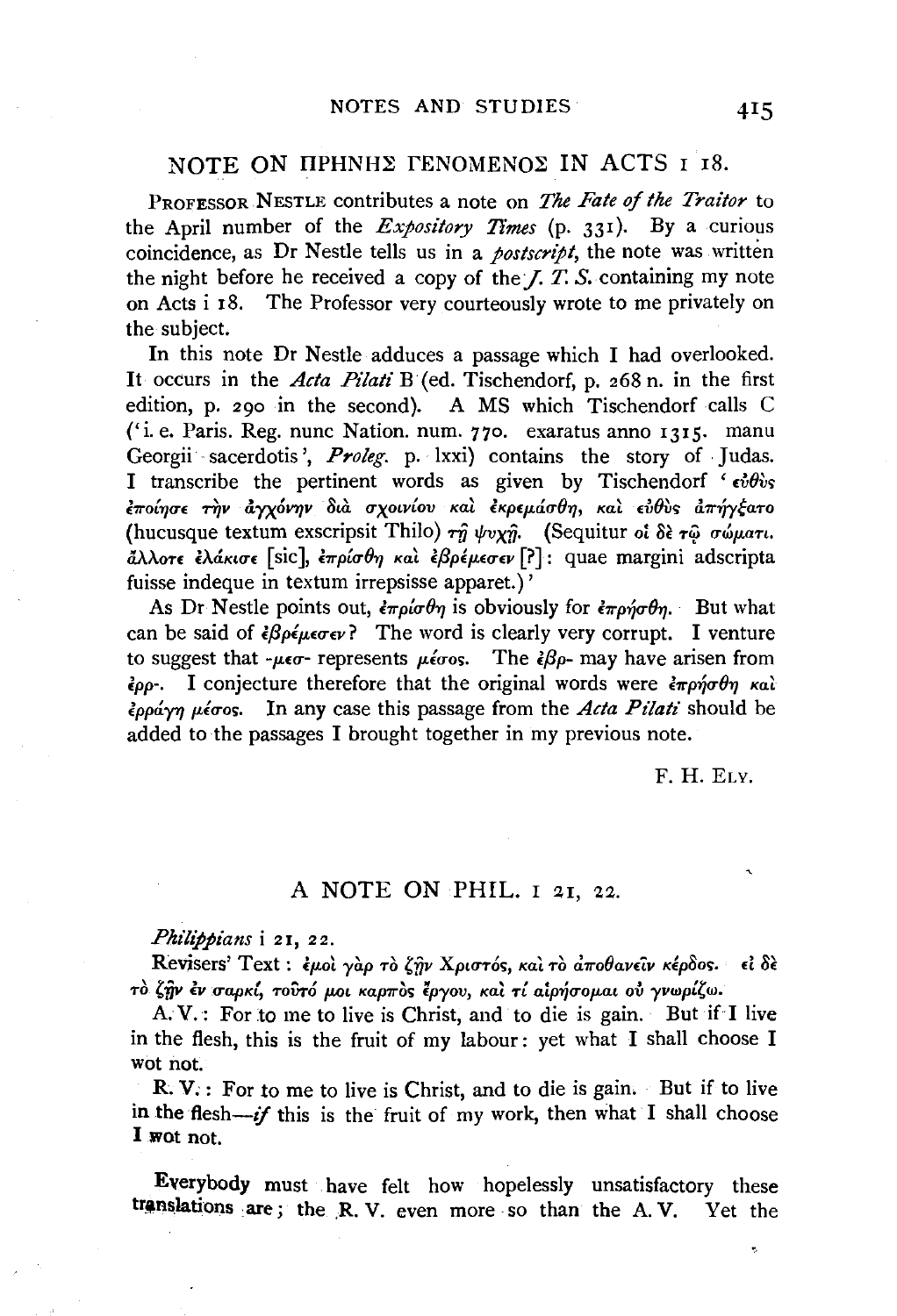commentators-so far as I have studied them-give us very little help, and the text is undisputed. But does not the whole difficulty of the passage arise from a wrong method of punctuation? Take away the full stop from after  $\kappa \epsilon \rho \delta$ os, and put it-or at least a colon-after *Xpurros*. and the verses become luminously clear. And there is good reason for this change. 'To me to live is Christ and to die is gain' inevitably suggests to our minds the familiar antithesis between life and death. But there can be no antithesis between the *life in Christ* of the first clause and the *death of the body* of the second clause, least of all to St Paul. He is quite incapable of suggesting an antithesis between the two. To him the death of the body is also life in Christhe says so in the very next verse ; ' having the desire to depart and to be with Christ.' And again in 1 Thes. v 10: 'Jesus Christ who died for us, that whether we wake or sleep we should live together with Him.' So also Romans xiv 8, 9. Moreover this translation, contrasting death with life, would seem to require  $\tau \delta$   $\delta \epsilon$   $\vec{a} \pi \partial \theta \alpha \epsilon \hat{\iota} \nu$  rather than  $\kappa \alpha \hat{i} \tau \delta$  $\vec{a} \pi \theta \vec{a} \nu \epsilon \hat{\nu}$ . 'Kai is never really adversative', says Winer. What then we have to bring out by our punctuation is that while the  $\tau_0$   $\dot{a}\pi_0\theta_a$ *v* $\epsilon_0$ *iv* of *v.* 21 is undoubtedly the death of the body, the  $\tau \delta$   $\ell m$  of this verse is not the life of the body only but that  $\ell_{\omega}$  all all all  $\ell_{\omega}$  all  $\ell_{\omega}$  is continued beyond the grave, and there can be no sort of antithesis between the two. The true antithesis is between  $\tau$ ò  $d\pi \theta d\theta$ *ave*  $\hat{u}$  of *v.* 21 and  $\tau$ ò  $\zeta \hat{n}$ *v*  $\epsilon \nu$ *rrapKt* of *v.* 22, and here it is clearly marked by the appropriate *8i.* ·

What then we must emphasize is that the first clause stands by itself and dominates the whole passage. We might do it by printing thus: $\leftarrow$ 

έμοι γάρ το ζήν Χριστός·

και το αποθανείν κέρδος, εί δε το ζήν έν σαρκι τούτό μοι καρπός έργου, και τί αιρήσομαι ού γνωρίζω.

*Kat* will then in both cases have its familiar sense of 'and so' *(Kat consecutivum*), as in 2 Cor. xi 9  $(\kappa a) \partial \psi \pi a \nu \tau \Delta$  and many other places. And the difficulties simply melt away. 'Christ is my whole life (whether on earth or in Paradise). And so to die is gain, but if the life (which I am to live) be in the flesh this will be to me fruit of work (i.e. the more work I can do in this life, the more fruit I shall have); and so which of the two I shall choose I do not know (or, do not tell).'

It may be thought to be an objection to this view that St Paul has just in verse 20 used  $\zeta_{\omega\eta}$  as meaning earthly life. But in  $v$ . 21 he changes his expression from  $\zeta_{w\gamma}$  to  $\tau \delta \zeta_{\gamma} \gamma$  *(continual life expressed by the present* tense) as if to hint at the change of meaning. Of course both  $\zeta_{\omega\gamma}$  and  $\zeta \hat{p}$  are constantly used in the two senses of life physical and life spiritual-like the English word 'life'-but St Paul never finds any difficulty in passing directly from one sense of a word to another, and